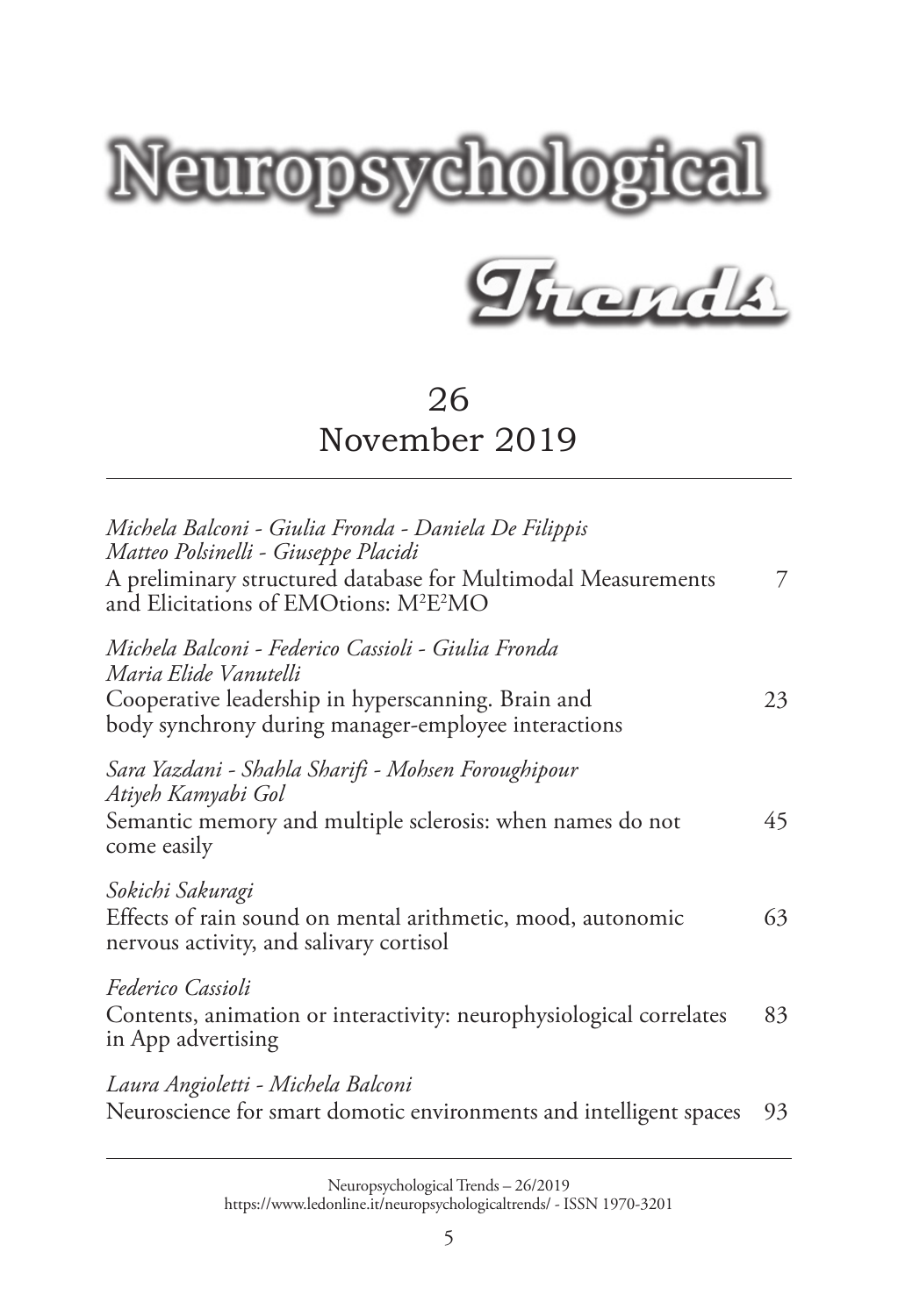Neuropsychological Trends – 26/2019 [https://www.ledonline.it/neuropsychologicaltrends/ - ISSN 1970-3201](https://www.ledonline.it/neuropsychologicaltrends/)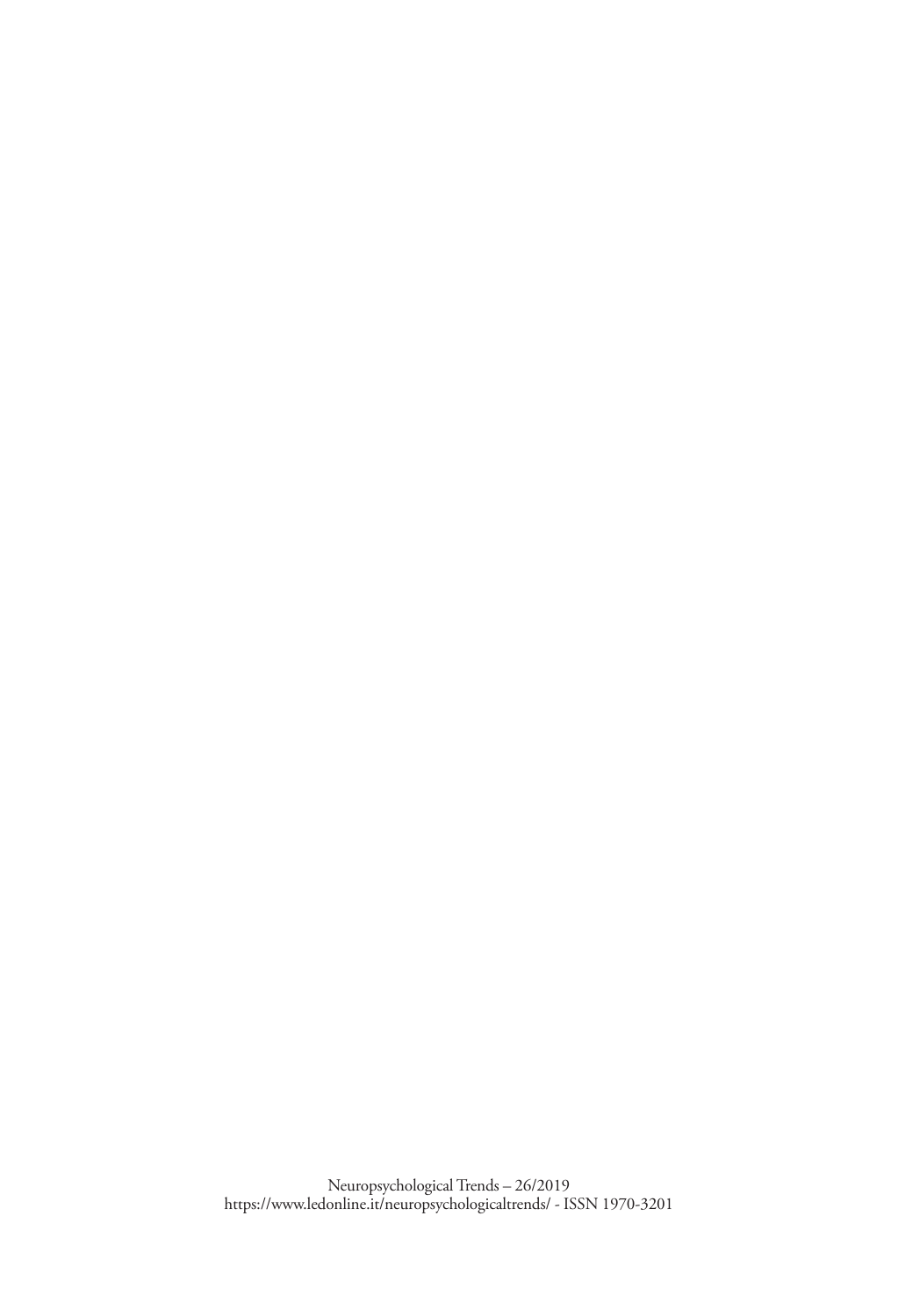# **Contents, animation or interactivity: neurophysiological correlates in App advertising**

# **Federico Cassioli1, <sup>2</sup>**

<sup>1</sup> Research Unit in Affective and Social Neuroscience, Catholic University of the Sacred *Heart, Milan, Italy* 

*2 Department of Psychology, Catholic University of the Sacred Heart, Milan, Italy* 

doi: <https://dx.doi.org/10.7358/neur-2019-026-cass> federico.cassioli@unicatt.it

#### ABSTRACT

*Little is known on the effects of contents, animation and/or interactivity in app banners. To understand the impact of these proprieties, a multimethod neuroscientific experiment was conducted. Subjects were asked to use a news app (with articles on actuality, health and environment), programmed by the research team with randomized stimuli on a smartphone. 4 types of ads, obtained from the 2x2 matrix made by crossing the proprieties of animation (static/dynamic) and interactivity (interactive/not interactive) were proposed. Cortical oscillations and autonomic indices were monitored using electroencephalography and biofeedback on millennials (n=18). Findings showed that dynamic banners and the actuality theme evoked an increased theta band activity in the left hemisphere, interpreted as higher emotional engagement. Also the increase in beta and alpha activity for actuality contents may reflect a bigger attraction of users' selective attention. Thus, firstly animation should be present as a leading element in the ad. Secondly the platform selection should not be delegated to the Demand Side Platform.* 

*Keywords: electroencephalography; biofeedback; app advertising; digital; neuromarketing*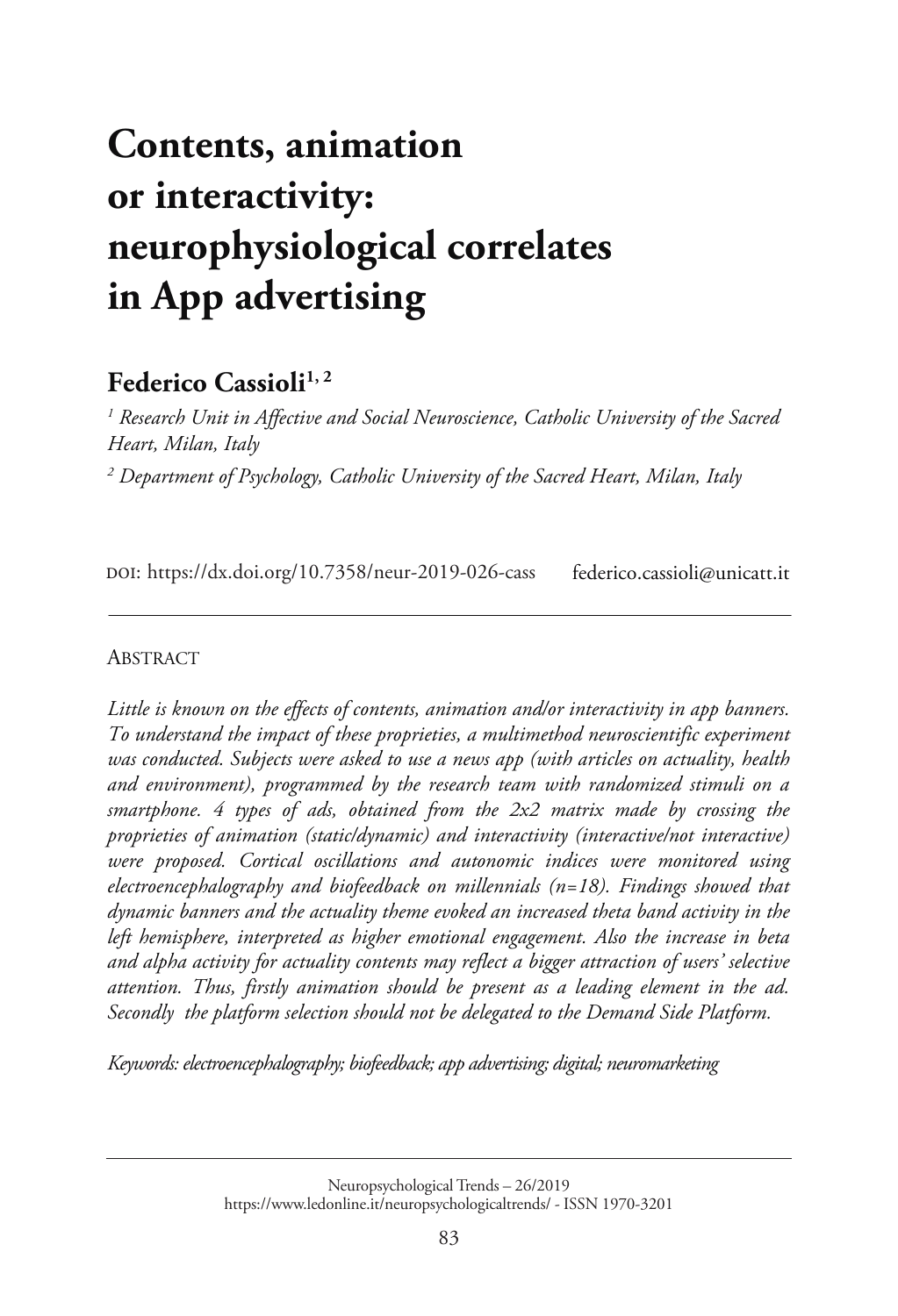#### 1. INTRODUCTION

Since World Wide Web has reached the mass population, it has undergone a significant transformation. The first phase, called Web 1.0, started in the middle of the '90s, largely characterized by static websites and low level of interaction. The user experience mainly consisted of hypertext navigation, emails and search engines. Instead the 2.0, starting in 2004, is characterized by high interaction, participation and sharing and we now find: social networks, smart devices, wiki technology and peer to peer mechanisms. Changes are not only tech-related: from a psychological point of view, the web is not a cyberspace anymore, where you can simply log in and log out, but a cyberplace: something based on a space, consisting of socially constructed symbolic processes (Galimberti, Brivio & Cantamesse, 2010). Due to the ubiquitous connectivity of smartphone, companies can anytime and anywhere reach users and mobile marketing and app advertising are now a solid market.

Mobile Marketing Association (MMA) has classified the existing types of app ads in the report "Mobile Advertising Guidelines. Version 5.0". In-app display advertising units are classified as: *banner ad*, an image, text or combinations of these, placed in any position of the app; *rich media*, a form of ad which, if touched is activated and can interact by performing actions such as enlarging and changing color saturation and *interstitial ad,* a full screen advertisement, generally placed in the opening or closing window of the app. We decided to focus only on ads that are showed while app content is displayed. According to literature, two very impacting variables for advertising are: dynamicity, defined as "*a series of images superimposed on one another to create an illusion of motion*" (Kalyanaraman & Oliver 2001) and interactivity "*process of communicating and / or modifying content and / or its form with or through which responds to both the communicator's needs by including hypertext" (*Macias, 2003). Dynamic banners are able to attract more attention and reduce banner blindness (Bayles, 2000), to lower the heartbeat and increase SCL and arousal (Detenber, Simons & Bennett, 1998). Also interactivity has a strong persuasive impact on the user (Sundar & Kim, 2005). Some authors (e.g. Liu & Shrum 2002), point out that the effects of it are not always proven, questioning its use. Given the difficulties of studying ads efficacy, also because the experience of users cannot always be measured via verbal and/or self-report methods (Davidson, 2004), adopting a neuroscientific approach leads to obtain real time and accurate data. Further, phenomena falling below the threshold of awareness can be investigated. Several studies were conducted on advertising using different neuroscientific methods, such as: eye-tracking, biofeedback and EEG (e.g. Balconi, Stumpo & Leanza, 2014). However, none of them have focused on app advertising. It's interesting to specifically put focus on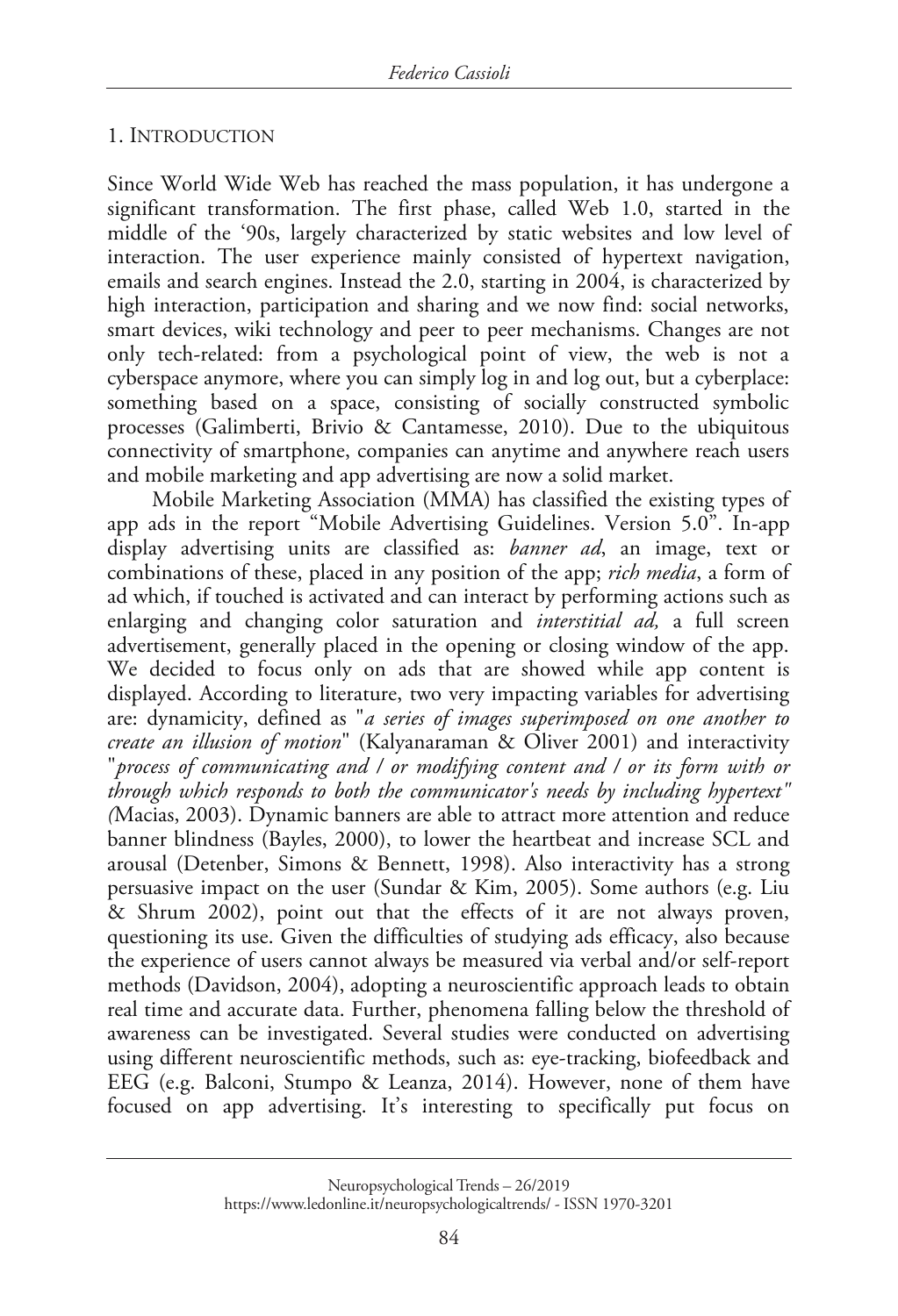Millennials because they are one of the favorite marketing target and they differ from other generations for frequency and intensity of app usage. According to the 2017 U.S. Mobile App Report, millennials generation has an average daily time of fruition higher than other generations. 50% of Millennials monthly uses 21 or more apps.

The main aim of the present research is to understand how user experience is influenced by dynamicity, interactivity and type of content, using a multi method neuroscientific approach. We hypothesize that dynamicity and actuality contents may elicit a more emotional response and attract more attention thanks to their inherent nature. We also expect to not observe an adding effect between dynamicity and interactivity caused by limited cognitive abilities.

# 2. METHOD

# *2.1 Participants*

18 healthy subjects, 15 females and 3 males ( $M_{\text{age}} = 23.5$ , SD = 2,834, Age Range: 18-28), with normal or corrected-to-normal visual acuity, were recruited for the study. Inclusion criteria were: age, the study focused on the Millennials population, defined as the ones born between 1980 and 2000, having a minimal previous experience with smartphones, apps and more in general touch screen technology and not working/have worked in the marketing field. All participants voluntarily submitted to the experiment after being informed about the study objectives expressed by the informed consent. Research was approved by the Ethical Committee institution where the work was carried out.

# *2.2 Procedure*

Participants were asked to use a fictious mobile app, programmed by the research team, where a list of news was showed with 3 different type of content: actuality, health and environment. After having opened one article, the randomized ad stimuli were exhibited always in the same position and in the same size. The ads types were four, one per subject, obtained by the 2x2 matrix made by crossing the proprieties of animation (static and dynamic) and interactivity (interactive/not interactive). A maximum number of 3 articles was put and no time limitation was set. During the experiment brain activity (alpha, beta, delta and theta bands) and autonomic indices (pulse volume amplitude, blood volume pulse, skin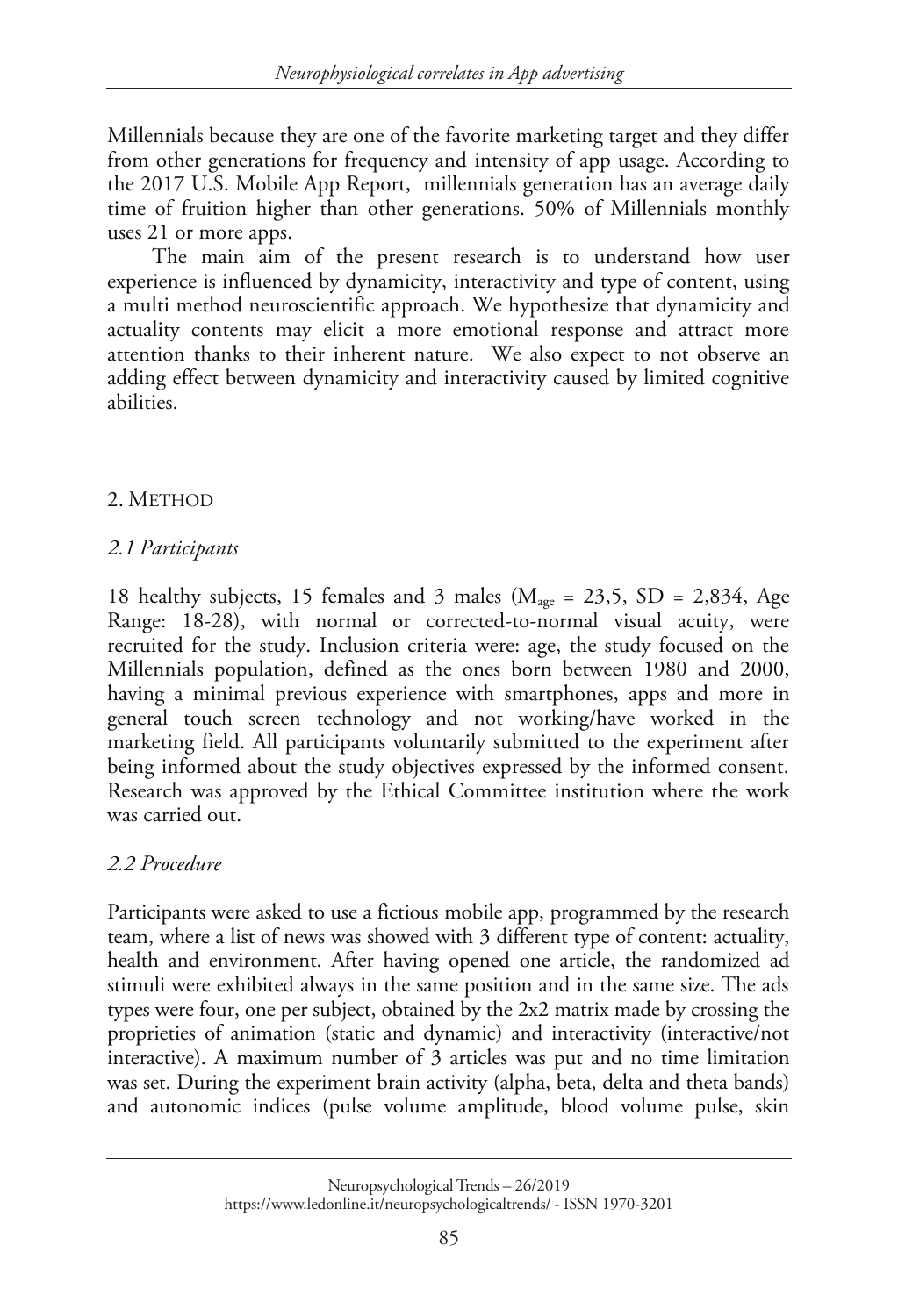conductance level and skin conductance response) were monitored using electroencephalography and biofeedback*.*

### *2.3 EEG recording*

EEG recordings were performed with one 15-channel EEG system (LiveAMP, Brain Products, München, Germany) with electrodes positioned over Fp1, Fp2, F3, Fz, F4, C3, Cz, C4, P3, Pz, P4, T7, T8, O1, O2, following the 10/20 international system (Jaspers, 1958). Data were acquired using a sampling rate of 500 Hz, with a frequency band between 0.01-40 Hz, analyzed via Analizer2 (Brain Products GmbH. Gilching, Germany). Portion of the data which contained artifacts were removed to increase specificity. Blinks were visually monitored and ocular artifacts (such as blinks and eye movements) were corrected using an eye movement correction algorithm using a regression analysis in combination with artifact averaging (Sapolsky, 2004). Finally a standard ICA analysis was applied (Jung et al., 2000). The EEG data were bandpass-filtered (0.1–40 Hz, 48 dB/octave roll-off), and frequency power data were computed by fast Fourier transformation (FFT) for standard frequency bands: delta (0.5–4 Hz), theta (4–8 Hz), alpha (8–12 Hz), and beta (14–20 Hz). Data analysis considered lateralization (left and right hemisphere) and Regions of Interest (ROI): frontopolar (Fp1, Fp2), frontal (F3, F4), central (C3, C4) and parietal (P3, P4).

# *2.4 Autonomic Data Recording*

A biofeedback device (Biofeedback xpert 2000, version 7.01, Schuhfried GmbH, Mödling, Austria), connected via Bluetooth to a computer, was used to record autonomic activity. The electrode (4 mm diameter Ag/AgCl electrode, was positioned over the medial phalanges of the second fingers of the nondominant hand. Recorded indices were: Skin Conductance Level (SCL), Skin Conductance Response (SCR), Pulse Volume Amplitude (PVA), Blood Volume Pulse (BVP), Heart Rate (HR).

# *2.5 Statistical Analysis*

A set of repeated measure ANOVAs were distinctly applied to the dependent measures of frequency bands (delta, theta, alpha, beta) with the following 3 within-subjects factors: Content (3: actuality, health , environment), ROI (4: frontopolar, frontal, central, parietal), Lateralization (2: left right hemisphere) and 3 between-subjects factors: Dynamicity (2, dynamic/static), Interactivity (2: interactive/not interactive) and Gender (2: male/female). Also, for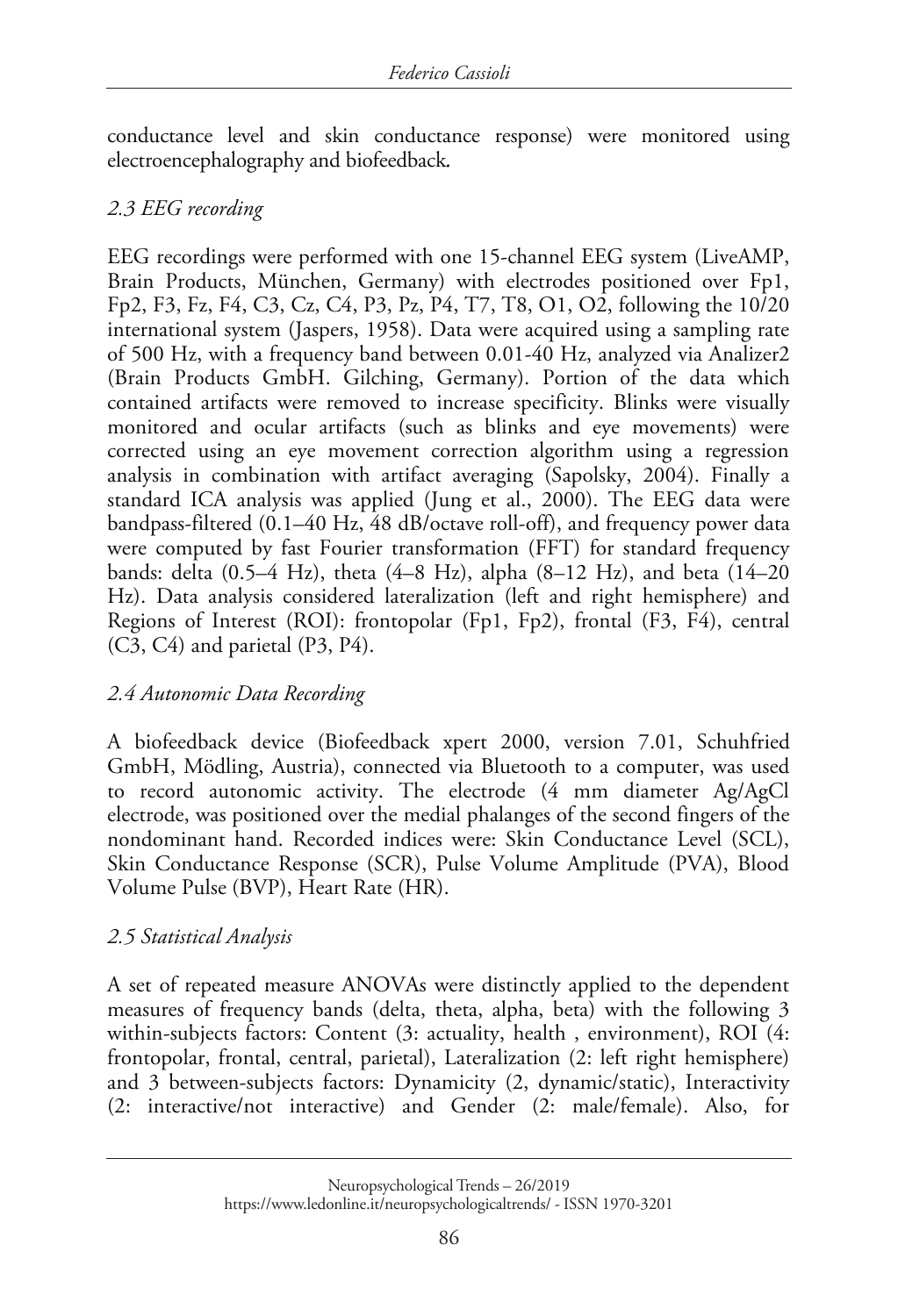autonomic measures (SCR, SCL, BVP, HR) repeated measure ANOVAs were run for each parameter with Content (3) as within- subjects factor and Dynamicity (2, dynamic/static), Interactivity (2: interactive/not interactive) and Gender (2:male/ female) as between-subjects factors. For all ANOVA tests, degrees of freedom were corrected by Greenhouse–Geisser epsilon when appropriate. Post-hoc analysis (contrast analysis for ANOVA, with Bonferroni corrections for multiple comparisons) was successively applied. The size of statistically significant effects has been estimated by computing partial eta squared (η2) indices.

3. RESULTS

*3.1 EEG* 

**Alpha Band.** ANOVA indicated a significant effect for Content  $(F[3,15])$  $=4.579$ ,  $p \le 0.049$ ,  $\eta$ 2 = 0.478) in the alpha band activity. Post-hoc comparisons showed a significant ( $p \leq .008$ ) decrease alpha activity (increased brain response) for Actuality ( $M=0.389$ ) compared to Environment ( $M=0.713$ ) and a significant ( $p \le 0.014$ ) decrease between Environment (M=0.713) and Health condition (M=1.211).

**Beta Band.** ANOVA indicated a significant effect for Content  $(F[3,15])$ =12.628,  $p \le 0.0002$ ,  $\eta$ 2 = 0.716), in the beta band activity. Post-hoc comparisons showed a significant ( $p \leq .037$ ) difference between Actuality condition (M= 0.453) and Health one (M=.440), between ( $p \le 0.022$ ) Actuality  $(M=0.453)$  and Environment  $(M=0.256)$ .

Theta Band. ANOVA indicated significant interaction effects for Content  $\times$ Lateralization (F[3,15] = 6.082,  $p \le 0.029$ ,  $p = 0.549$ ). Post-hoc comparisons indicated a significant ( $p \le .032$ ) increased theta left activity (M=7.06) compared to the right one (M=6.843). Furthermore another significant interaction found was for Content  $\times$  Lateralization  $\times$  Gender  $\times$  Dynamicity  $(F[3,15] = 5.477 \text{ p} \le 0.037 \text{ n}$ <br>  $2 = 0.053$ ). Post-hoc comparisons found significant ( $p \le 0.02$ ) differences in males in health condition for dynamic banners with an increase in left activity (M=0.644) compared to the right one  $(M=0.609)$ .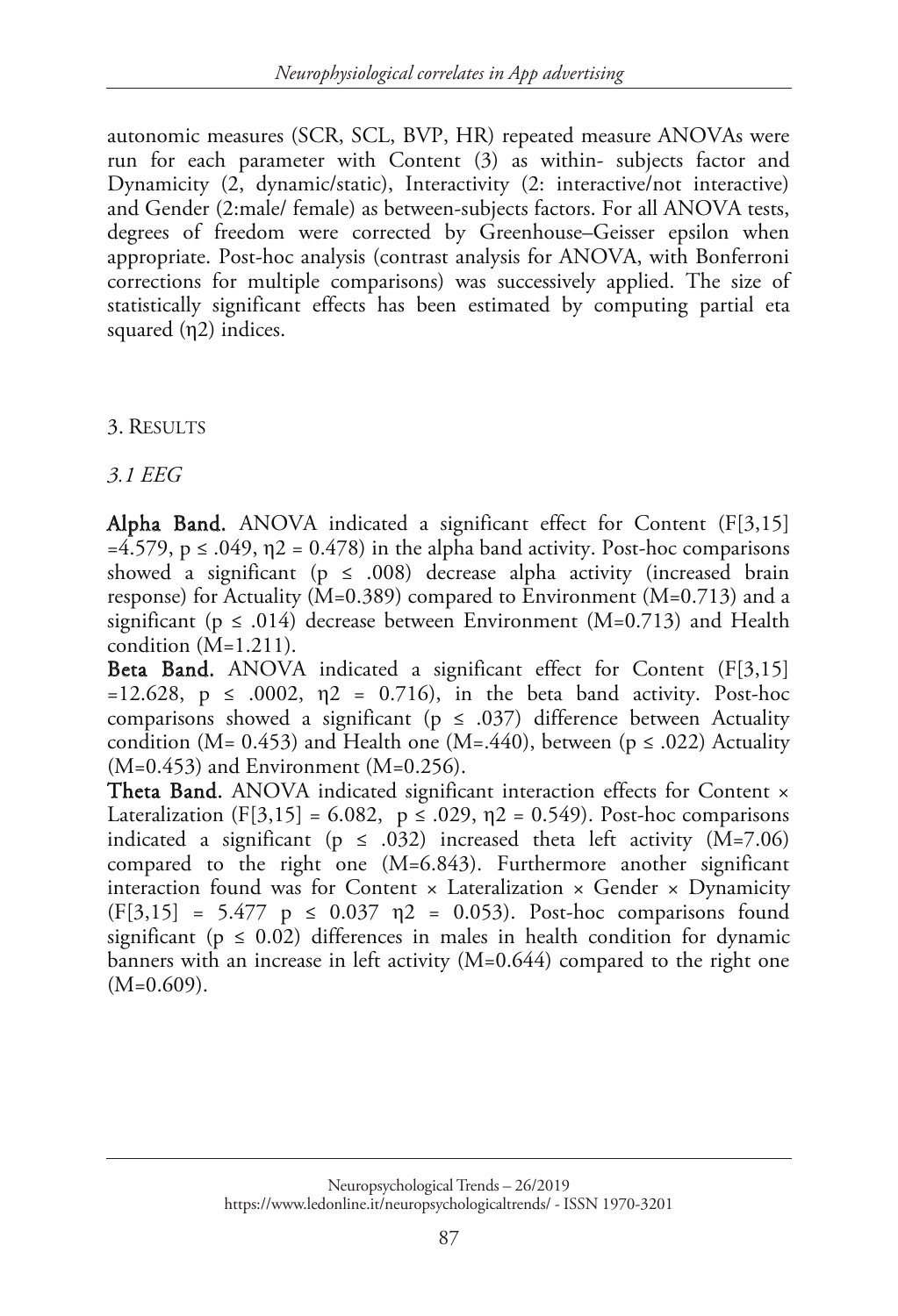# *3.2 Biofeedback*

**SCR.** ANOVA indicated a significant effect for Content (F[3,30] =4.916, p  $\le$ .022,  $n2 = 0.330$ , for SCR activity. Post-hoc tests showed a significant (p  $\leq$ .020) difference between Health condition (M=.006) and Actuality one  $(M=.0045)$ , and a difference ( $p \le 0.038$ ) between Actuality and Environment  $(M = -.003)$ .

**PVA.** ANOVA indicated a significant effect for Content (F[3,30] =0.043,  $p \le$ .043, η2 =0.291) for PVA activity. From post-hoc tests it was highlighted a significant ( $p \le .005$ ) difference between Actuality condition (M= 80.197) and Environment one (M=74.054).

#### 4. DISCUSSION

This work aimed at studying effects of different factors on user experience and app advertising efficacy, via a neuroscientific multi-method approach. Specifically dynamicity, interactivity and type of content were investigated. Concerning theta band, statistics showed an increased activity in the left hemisphere for dynamic banners and for Actuality condition. Both alpha and beta activity showed a more significant brain response to actuality contents compared to health and environment conditions. Finally, biofeedback data confirmed the previous results: SCR is higher in the Actuality and Health conditions, compared to the Environment one, and PVA is increased in Actuality condition compared to Environments. Primarily, the increased activity in theta band for dynamic banners and the actuality condition may be correlated to emotional processing (Pizzagalli, Shackman, Davidson & Richard, 2003). Furthermore, a stronger activity in the left hemisphere was associated to more effective stimuli, which better attract attention (Weinstein & Weinstein, 1980). The animation is therefore an important. Secondly, concerning alpha and beta activity, statistics showed an increased brain response to the Actuality condition confronted to Health and Environment ones. As demonstrated by some studies (e.g. Klimesch et al., 1999) these bands are involved in the attentional processing. For biofeedback results, the increase in SCR and BVP for Actuality condition can be linked to higher arousal (Dawson et al., 2000) and emotional situations (Balconi & Bortolotti, 2012). Results can be therefore interpreted as follow: the user's attention is significantly impacted by the kind of content showed on the platform. Data leads to two practical consequences for the marketers: animation should be present as a leading element in the ad stimuli. This could be achieved by involving the company creative department.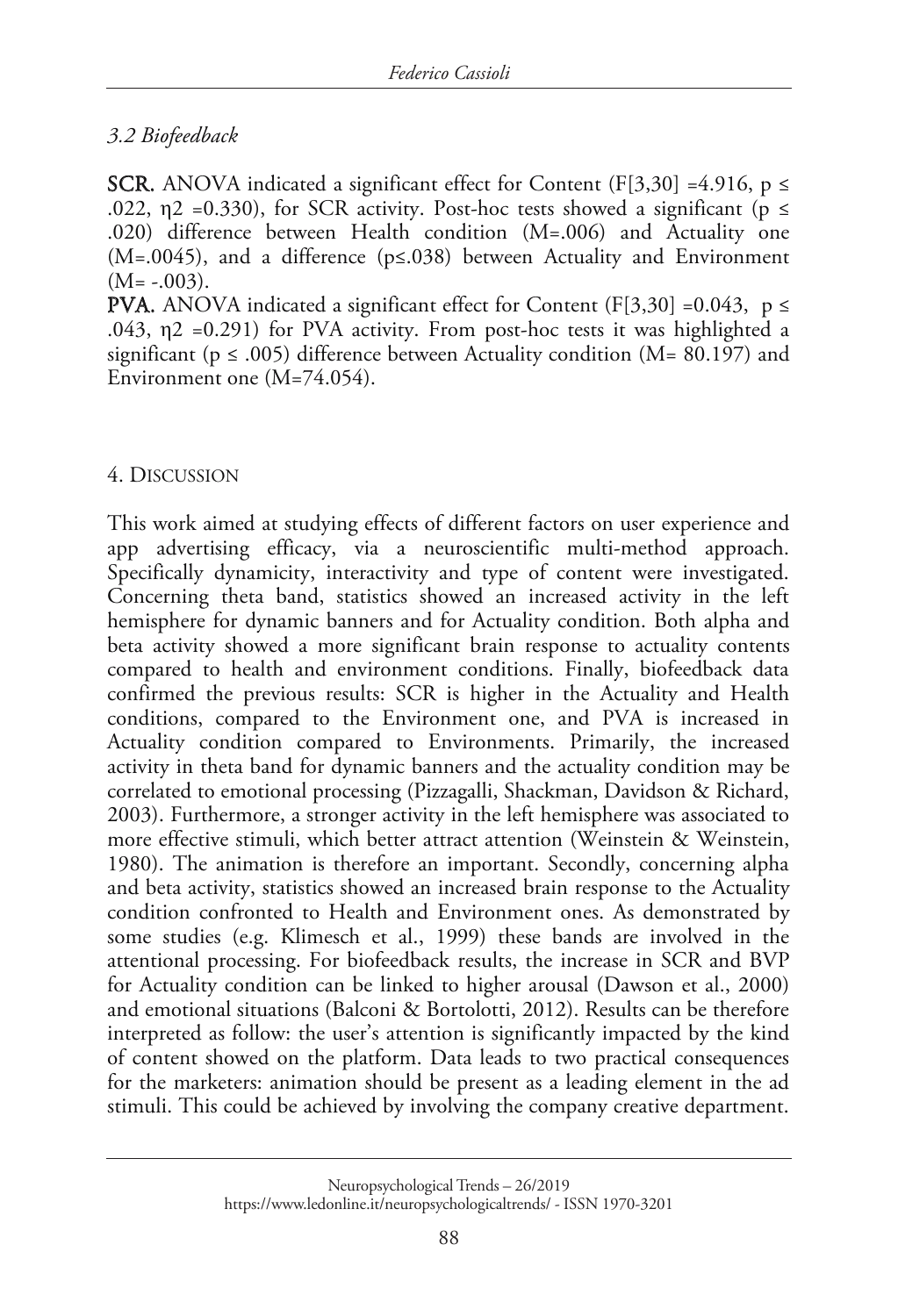Secondly, but not less important, the platform selection should not be completely delegated to the Demand Side Platform. In fact, we suggest a qualitative analysis of the hosted contents on the platforms, that could be added in the marketing process while studying the campaign target, finding a good match.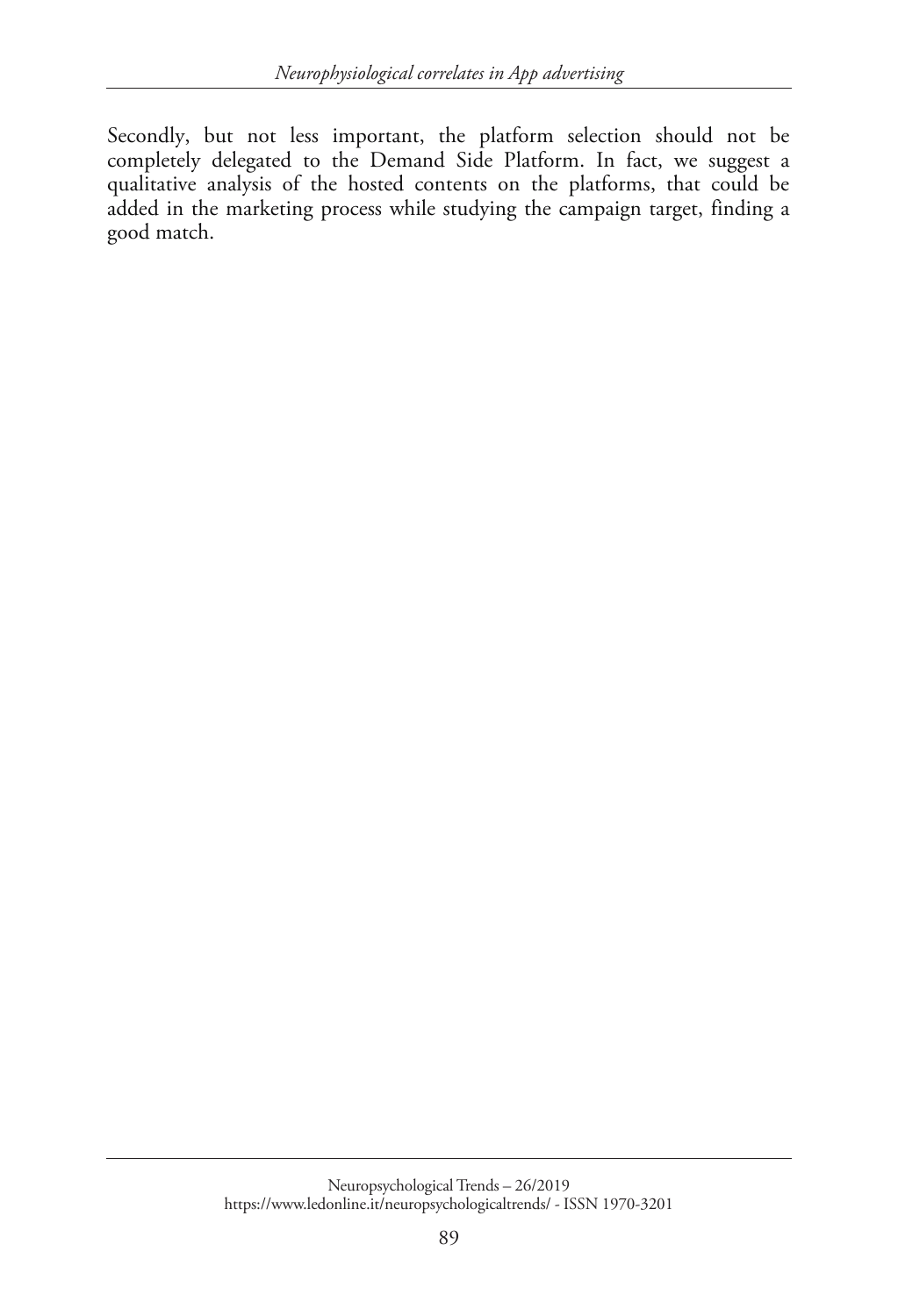#### **REFERENCES**

- Balconi, M., & Bortolotti, A. (2012). Detection of the facial expression of emotion and self-report measures in empathic situations are influenced by sensorimotor circuit inhibition by low-frequency rTMS. *Brain Stimulation*, *5*(3), 330-336. doi: 10.1016/j.brs.2011.05.004.
- Balconi, M., Stumpo, B., & Leanza, F. (2014). Advertising, brand and neuromarketing or how consumer brain works. *Neuropsychological Trends*, 16(16), 15-21. doi: 10.7358/neur-2014-016-balc.
- Bayles, M. J. (2000). Just how blind are we to advertising banners on the web. *Usability News*, *2*(2), 520–541.
- Davidson, K. W., MacGregor, M. W., Johnson, E. A., Woody, E. Z., & Chaplin, W. F. (2004). The relation between defense use and adaptive behavior. *Journal of research in personality*, *38*(2), 105-129. doi: 10.1016/S0092- 6566(03)00054-0.
- Dawson, Michael E., Anne Schell, and Diane L. Filion (2000), "The Electrodermal System," in *Handbook of Psychophysiology*, John T. Cacioppo, Louis G. Tassinary, and Gary G. Bernston, eds., Cambridge: Cambridge University Press, (*200–223*).
- Detenber, B. H., Simons, R. F., & Bennett, G. G., Jr. (1998). Roll' em: The effects of picture motion on emotional responses. *Journal of Broadcasting and Electronic Media*, 42, 113–127. doi: 10.1080/08838159809364437.
- Galimberti, C., Brivio, E., Cantamesse, M., & Ibarra, F. C. (2010). Intersubjectivity as a Possible Way to Inhabit Future Cyberplaces. *Annual Review of Cybertherapy and Telemedicine*, *154*, 9-13.
- Jung, T.P., Makeig, S., Humphries, C., et al., 2000. Removing electroencephalographic artifacts by blind source separation. Psychophysiology 37, 163–178.
- Kalyanaraman, S., & Oliver, M. B. (2001). Technology or tradition: Exploring relative persuasive appeals of animation, endorser credibility, and argument strength in web advertising. In *annual conference of the association of education in journalism and mass communication, Washington, DC*. *33,* 7-17.
- Klimesch, W., Doppelmayr, M., Schimke, H., & Ripper, B. (1997). Theta synchronization and alpha desynchronization in a memory task. Psychophysiology, 34, 169–176. doi: 10.1111/j.1469- 8986.1997.tb02128.x.

[https://www.ledonline.it/neuropsychologicaltrends/ - ISSN 1970-3201](https://www.ledonline.it/neuropsychologicaltrends/)

Neuropsychological Trends – 26/2019